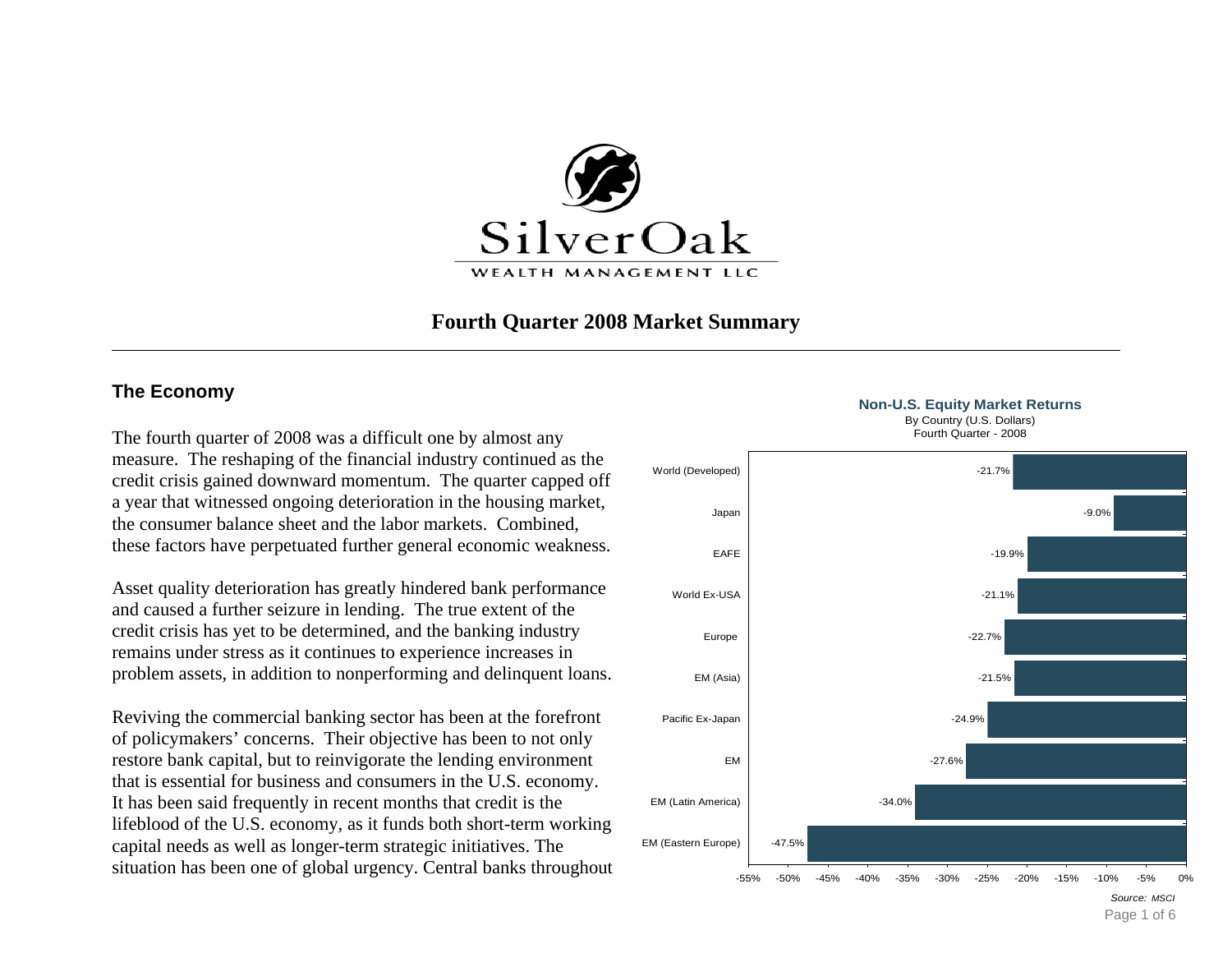the world have acted in coordinated fashion in an effort to avert a deflationary spiral that might lead to a depression.

The previous quarter concluded with the nationalization of Fannie Mae and Freddie Mac as the two government-affiliated entities were provided with \$100 billion of preferred equity capital. Since then, the Fed and Treasury have greatly expanded their array of spending initiatives.

In their efforts to aggressively counter the economic slowdown, policymakers have taken unprecedented actions, including enactment of the Troubled Assets Relief Program ("TARP"), the largest financial bailout since the Great Depression. The TARP provides \$700 billion with which the Treasury can purchase troubled and non-liquid assets from banks and other financial institutions.

The ease in administering such a large and complex initiative is a different story. The hope is that the inflow of cash from the Treasury will allow banks to start lending again. However, early indications are that TARP fund recipients have been hoarding the cash in order to buttress their own capital. Even so, the closely watched credit spreads have gradually declined since the TARP program was initiated.

Although originally designed to assist banks, the TARP has had a variety of different companies seeking access to funds. Credit-card issuers, auto manufacturers and commercial real-estate developers have all made their case for aid through TARP or similar facilities. GM, Ford and Chrysler came to Congress asking for government loans to avoid bankruptcy. After the authorization of \$14 billion in rescue loans by legislation failed in early December, the Bush Administration announced a \$17.4 billion rescue package for GM and Chrysler designed to tie them over until they can develop viable restructuring plans. Ford said it did not need the funds at this time, and so was not part of the loan program.

Another notable trend during the quarter was the increase in financial institutions applying to become bank holding companies. Morgan Stanley and Goldman Sachs were the initial companies granted this status, allowing them to accept federally insured deposits and also the ability to borrow from the Fed's discount window. Since then, the Fed and Treasury have begun granting this status to nonbanking companies such as American Express.

Also on the fiscal front, President-elect Obama has proposed a stimulus package targeting the creation of three million jobs over the next two years. There are many working parts involved in the plan that will need to play out into the following year. Currently, Obama is seeking \$700- \$750 billion for various initiatives, including infrastructure programs. Some expect Congress to authorize an additional \$100 billion, bringing the grand total to \$850 billion. In addition, Obama advisers are floating the idea of offering as much as \$300 billion in tax cuts as incentive for Republicans to back the stimulus plans.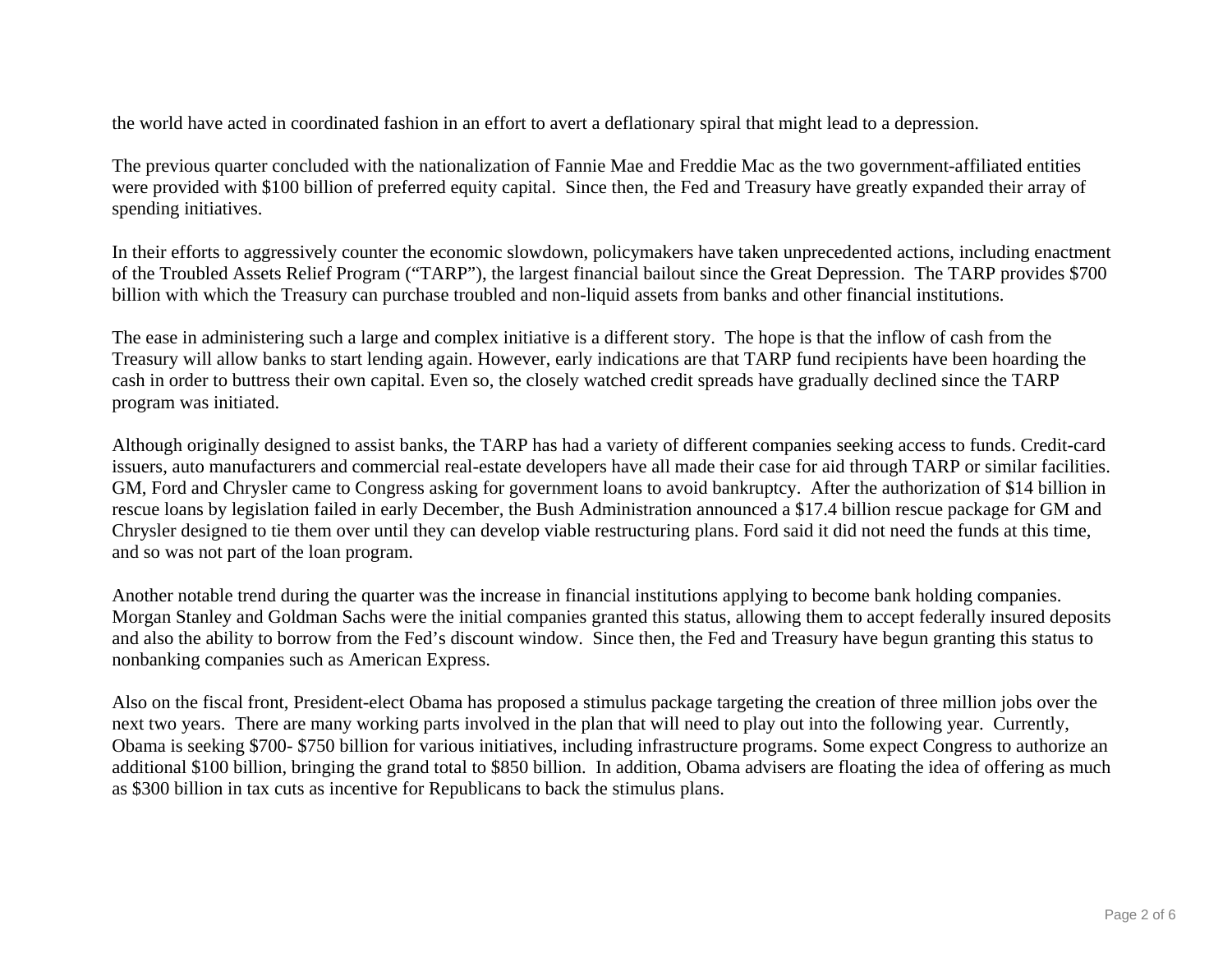Economic data continued to be grim throughout the quarter. Stating what many already assumed, the National Bureau of Economic Research (NBER) announced that the official start date of the current recession was December of 2007.

One of the most sobering pieces of data to be released in the quarter was the November employment report, which showed 533,000 job losses during the month, the largest monthly drop since December 1974. The unemployment rate closed out the year at 6.7%. This data is reflective of the headlines announcing large-scale layoffs, such as Citigroup's announcement on November 17<sup>th</sup> that it was reducing its work force by 52,000.

Typically, the Fed's goal tends to be juggling price stability and economic growth. However, the October CPI fell at a record pace and was followed by an even larger decline of 1.7% in November, prompting concerns that the weak economy may trigger a deflationary environment. The Fed's recent aggressive actions are meant to avert a deflationary spiral.

The Fed's Beige Book continued to suggest broad weakness and impaired access to credit. Likewise, there was no positive news to be found in the housing market as inventories remained high and demand low, and homebuilders continue to be squeezed. It is no surprise that the NAHB housing market index remained at a record low of 9.0 for the month of December.

The Fed continued its series of aggressive interest rate cuts in its December 16<sup>th</sup> meeting. The unanimous decision was made to set the Fed funds target range from 0% to 0.25%, the lowest level in the bank's 95-year history. This is a sharp drop from 4.75% in September 2007. The Fed made it known it is willing to use "all available tools" to re-stimulate the economy, noting that it would consider purchasing large amounts of agency debt and mortgage-backed securities in order to support the housing market.

The shocking headlines continued through the end of the quarter when allegations were made of an alleged fraud carried out by investment manager Bernard Madoff. This plot may have lasted at least 30 years and caused up to \$50 billions in losses. Madoff is accused of running a giant "Ponzi scheme" whereby he would misrepresent returns while claiming to make stock and options trades. Instead, money would be taken from new clients and paid out to existing clients under the guise of actual returns.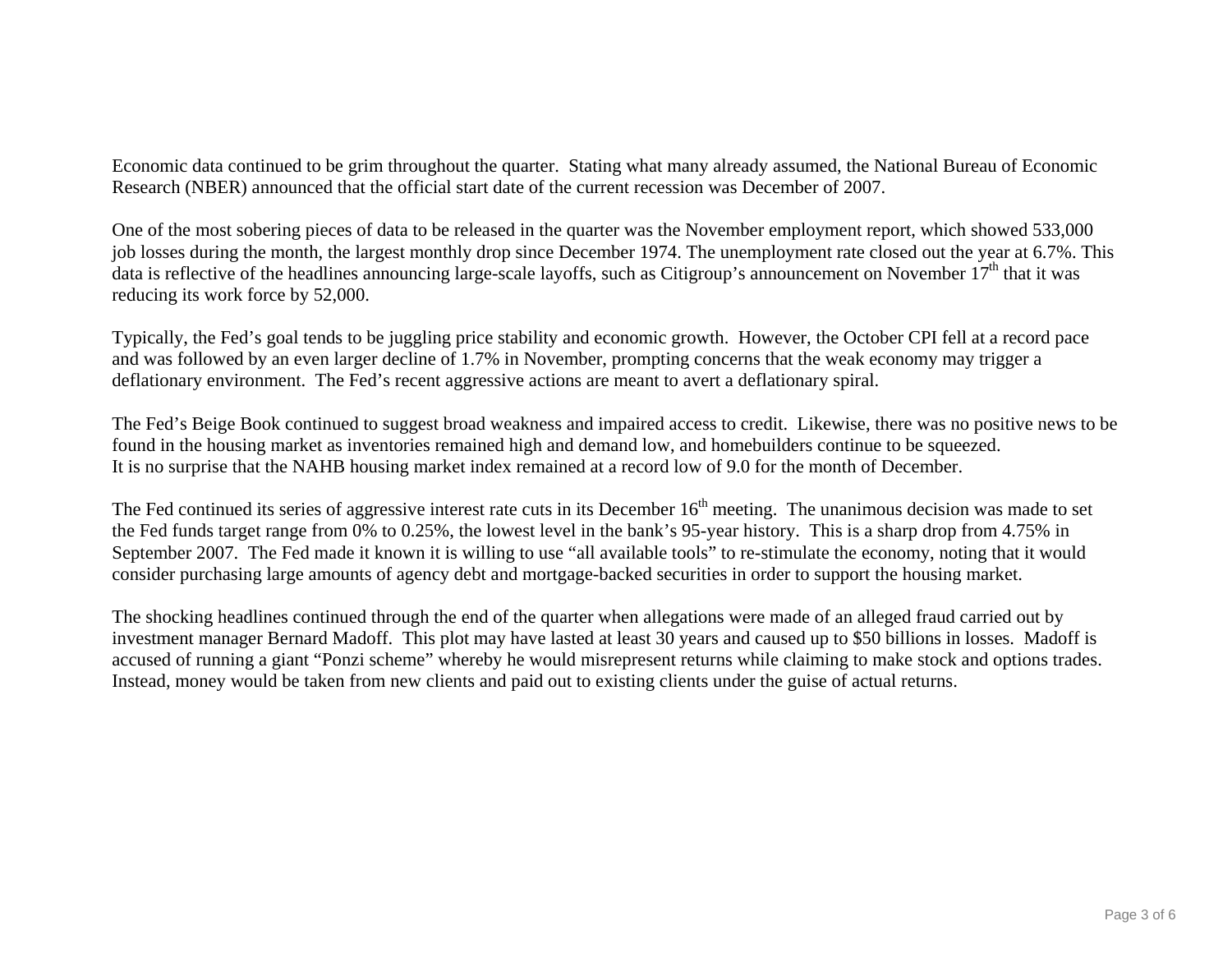# **Interest Rates**

The economic situation created an interesting environment for the fixed income market. The extreme flight-to-quality situation in the fourth quarter resulted in investors seeking to shed risk assets in favor of the safest form of investment – short-term U.S. Treasury securities. For the first time since 1940, the yield on the 3-month Treasury bill went negative as buyers were willing to pay the government to keep their assets safe. The sentiment seemed to be that investors were not necessarily looking for a return *on* their investment, merely a return *of* their investment.

The Treasury market continues to exhibit a flight-toquality atmosphere. Treasury yields have continued to fall over the last several weeks of the quarter. The yield on the 10-year closed out the year at a yield of 2.2%, down from 3.8% at the end of the third quarter. The 3 month T-bill finished the year yielding 0.1%, down from 0.9% on September 30th. The steep shape of the Treasury yield curve was little changed in the quarter, a good situation as banks rehabilitate their balance sheets.

### **U.S. Treasury, Muni and Corporate 30-Year Yield Curves**



While Treasuries enjoyed generally rising prices and falling yields in the quarter, the same cannot be said for the credit segment of the market. Investment-grade corporate bonds stabilized in the fourth quarter after suffering significant price declines in the third quarter due to the massive deleveraging that took place. The yield on the Barclays Capital Corporate Bond Index declined slightly in the fourth quarter, from 7.8% at the end of the third quarter to 7.6% on last day of 2008.

High-yield securities are another story, however. High-yields have traded based on the same dynamics as equities, and suffered a similar fate in the fourth quarter. The yield on the Barclays Capital High Yield Index rose to 19.50% on 12/31 from 13.9% on 9/30, reflecting a 17.9% decline in the value of the index.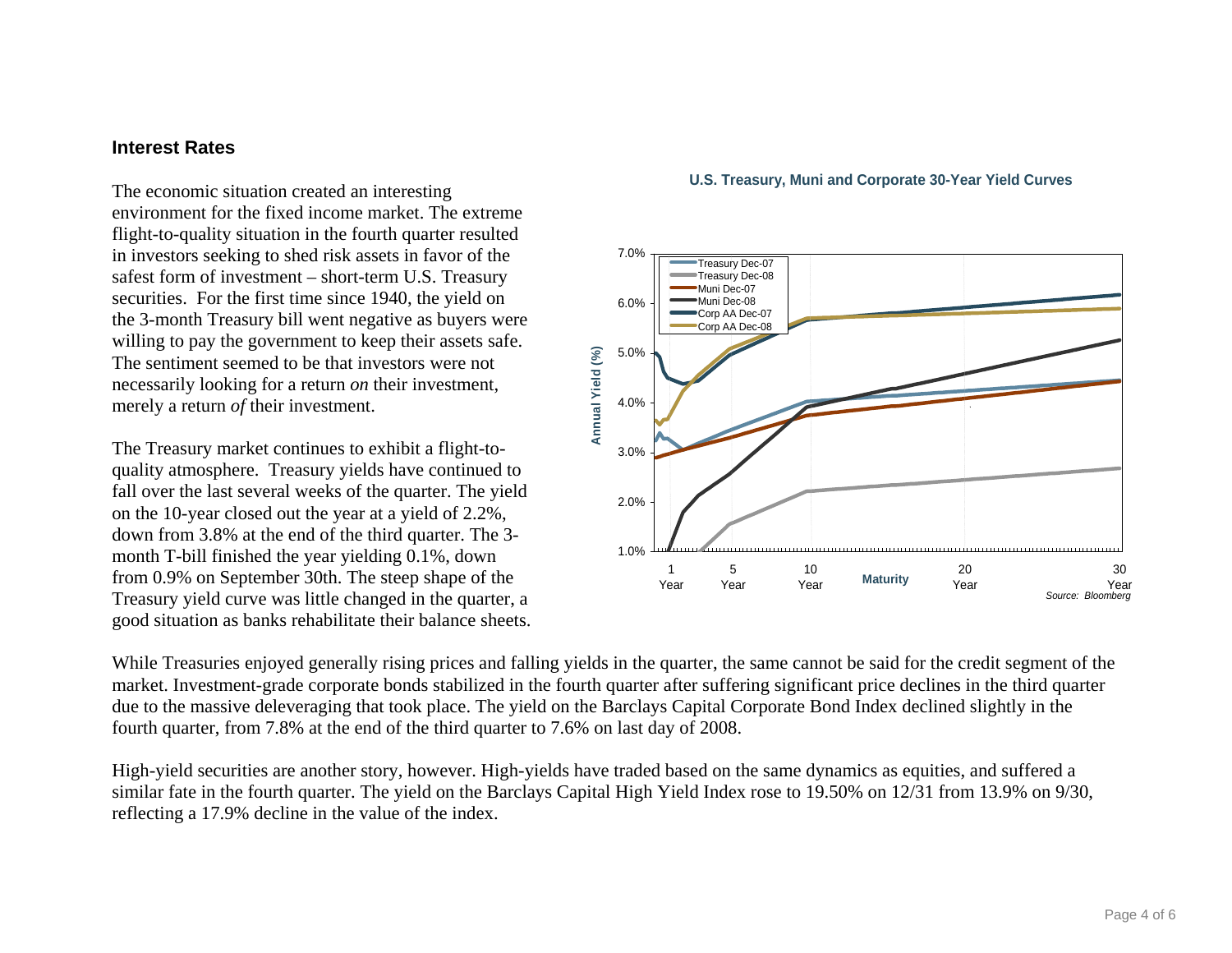Municipal bonds also stabilized somewhat in the fourth quarter following poor third quarter performance. The yield on the Barclays Capital Municipal Bond Index closed the year at 4.5%, down slightly from its end of third quarter yield of 4.7%. Many strategists believe that municipal bonds represent excellent value compared to Treasuries. For example, a 10-year AAA-rated municipal bond yielding 3.7% would yield 5.3% on a taxable equivalent basis for an investor in the 28% tax bracket. This compares favorably to the 2.5% yield on the 10-year Treasury.

# **Equity Markets**

Equity markets around the globe saw price declines accelerate in the fourth quarter. Major indices extended their 2008 losses, with the S&P 500 falling 21.9% and the NASDAQ plummeting 27.1%. These losses were significantly higher than the third quarter losses of 8.4% and 8.6% in the S&P and NASDAQ, respectively.

There was no safe harbor to be found anywhere in the world. As in the U.S. market, emerging markets were subject to significant losses. The MSCI Emerging Markets Index declined by 27.6%, with regions such as Asia and Eastern Europe faring especially poorly. The worsening global economic problems in the quarter were manifest in equity indices worldwide. No particular segment of the market was unaffected as the Russell Indices for large-cap, mid-cap, and small-cap stocks (Russell 3000, Russell Mid-Cap, and Russell 2000) all posted losses greater than 20%.

In terms of sector performance, Financials posted the biggest drop, declining 37.6% for the quarter, while Materials (-31.4%) and Information Technology (-26.0%) also suffered. The only sector to post a single-digit percentage drop for the quarter was Telecom Services at -2.9%.

# **Broad Market Index Returns**

Fourth Quarter - 2008